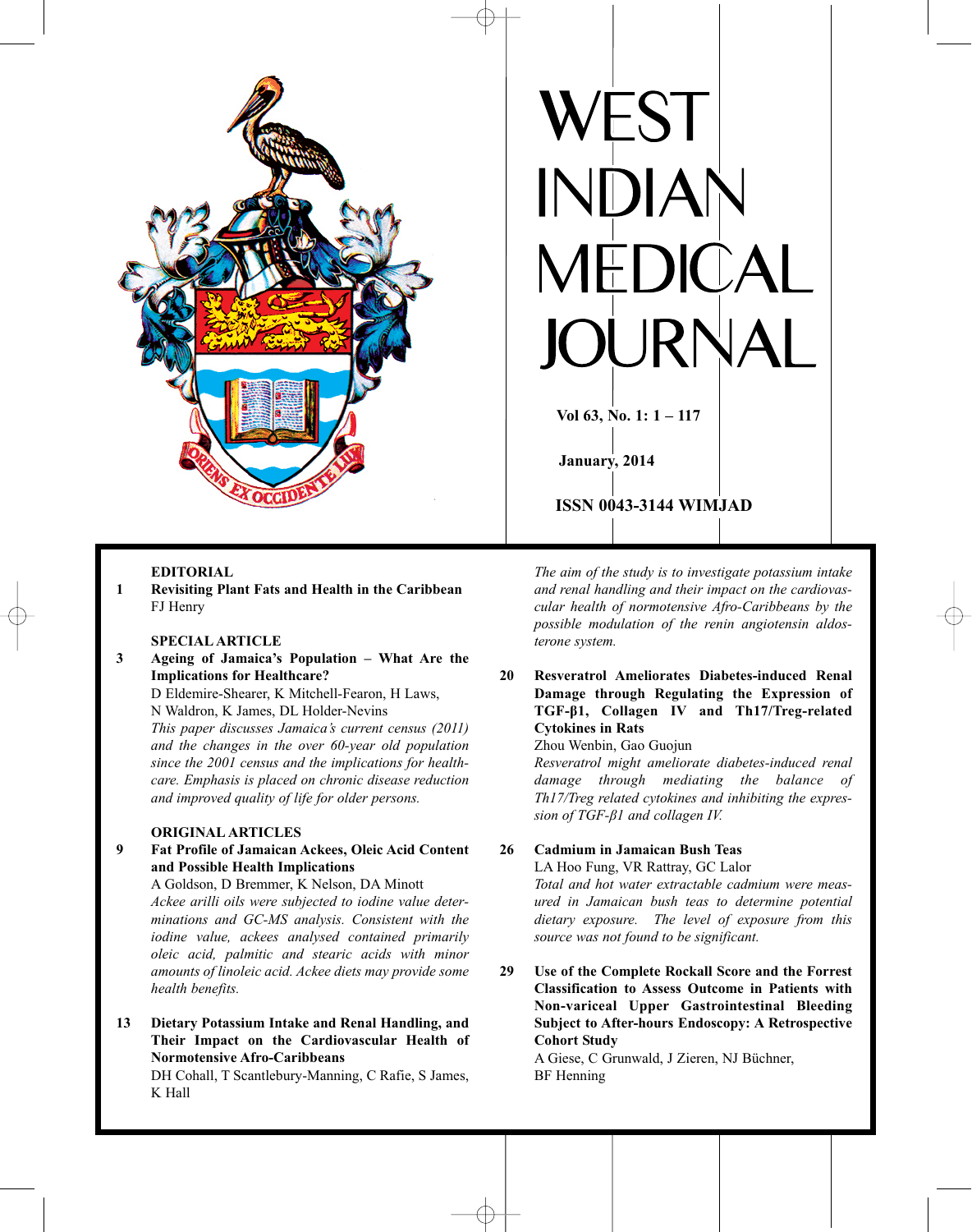### *EDITORIAL BOARD*

*Chairman S Ramsewak*

*Editor-in-Chief EN Barton*

#### *Associate Editors*

*D Cohall DT Gilbert A Hennis G Hutchinson T Seemungal*

### *Assistant Editors*

*W Abel MO Castillo-Rangel T Clarke T Ferguson W Francis J Plummer PJ Ramphal AK Soyibo H Trotman*

### *Deans*

*JM Branday H Fletcher S Ramsewak R Roberts (Director, UWI Clinical Training Programme)*

### *Treasurer*

*E Robinson*

*T Alleyne, F Bennett, C Christie-Samuels, IW Crandon N Duncan, Y Fugita, F Henry (CFNI) J Hospedales (PAHO), T Jones, GC Lalor (ICENS) W McLaughlin, MO Owolabi, A Pearson, T Richards DT Simeon (CHRC), MF Smikle, Y Zhao*

#### *Editorial Advisory Board*

*B Bain, B Barnett, J Bennett, V Boodhoo, M Boyne FC Brosius III, G Burkett, W De La Haye, H Daisley D Eldemire-Shearer, C Escoffery, LF Ferder JP Figueroa, J Frederick, B Hanchard, N Kissoon M Lee, A McCaw-Binns, C Ogunsalu, OO Oguntibeju A Ojo, H Reid, M Samms-Vaughan, GR Serjeant, WH Swanston, AAE Verhagen, M Voutchkov, RJ Wilks, R Young*

#### *Past Editors*

*JL Stafford 1951–1955 JA Tulloch 1956–1960 D Gore 1961 CP Douglas 1962 D Gore 1963–1966 P Curzen 1967 RA Irvine 1967–1969 TVN Persaud 1970–1972 GAO Alleyne 1973–1975 V Persaud 1975–1995 D Raje 1995–1996 WN Gibbs 1996–1999*

*Continued from front cover*

*Thirty-day, one-year mortality and re-bleeding rates were 16.7%, 32.9% and 14%, respectively in patients with upper gastrointestinal bleeding proven by after-hours endoscopy. A Rockall score > 2 was associated with an increased 30-day mortality. Rockall score and Forrest classification did not otherwise reliably predict adverse events.*

# **34 Comparative Evaluation of Ziehl Neelsen Staining and Knowledge, Attitudes and Practices of Laboratory Personnel in Relation to Ziehl Nielsen**

R Kurup, K Chester

*This study sought to assess the efficiency of the modified kinyoun cold method as a replacement for the Ziehl Nielsen (ZN) and to assess the knowledge, attitudes and practices of laboratory personnel in relation to the ZN method in Guyana.*

# **40 Effects of Ionizing Radiation on Respiratory Function Tests and Blood Parameters in Radiology Staff**

M Saygin, S Yasar, M Kayan, UG Balci, K Öngel

*Radiology staff constantly exposed to ionizing radiation was evaluated to determine the relationship among ionizing radiation and pulmonary function and blood parameters. Although the respiratory functions of radiology staff are affected by many factors, continuous exposure to ionizing radiation is one of the important parameters. Radiology staff should be informed about factors that negatively affect respiratory functions.*

**46 Sonographic Biometry of Normal Kidney Dimensions among School-age Children in Nsukka, Southeast Nigeria**

CU Eze, KK Agwu, DN Ezeasor, KK Agwuna, AE Aronu, EI Mba *Some kidney diseases are usually associated with changes in kidney size. Sonographic determination of pathologic changes in the size of the kidneys necessitates knowing the normal ranges of kidney lengths especially with respect to height in school-age children.*

*Continued on inside back cover*

#### **BUSINESS INFORMATION**

**Copyright:** Material printed in the Journal is covered by copyright and may not be reproduced in whole or in part without the written permission of the Editor. Single photocopies may be made by individuals without obtaining prior permission. **Microform:** The Journal is available in microform from Bell and Howell Information and Learning.

**Abstracting and Indexing:** The Journal is currently included in major abstracting and indexing services.

**Correspondence** should be addressed to:

**THE EDITOR-IN-CHIEF, MAILING ADDRESS: West Indian Medical Journal, Faculty of Medical Sciences, The University of the West Indies, Kingston 7, Jamaica Webpage: https://www.mona.uwi.edu/fms/wimj/, www.scielo.org**

**E-mail: wimj@uwimona.edu.jm**

**Telephone: (876) 927-1214 Fax: (876) 927-1846 ANNUAL SUBSCRIPTION** : Overseas US\$175.00 Jamaica J\$9500.00

West Indian Medical Journal

Published by the Faculties of Medical Sciences, The University of the West Indies, Mona, Jamaica, St Augustine, Trinidad and Tobago and Cave Hill, Barbados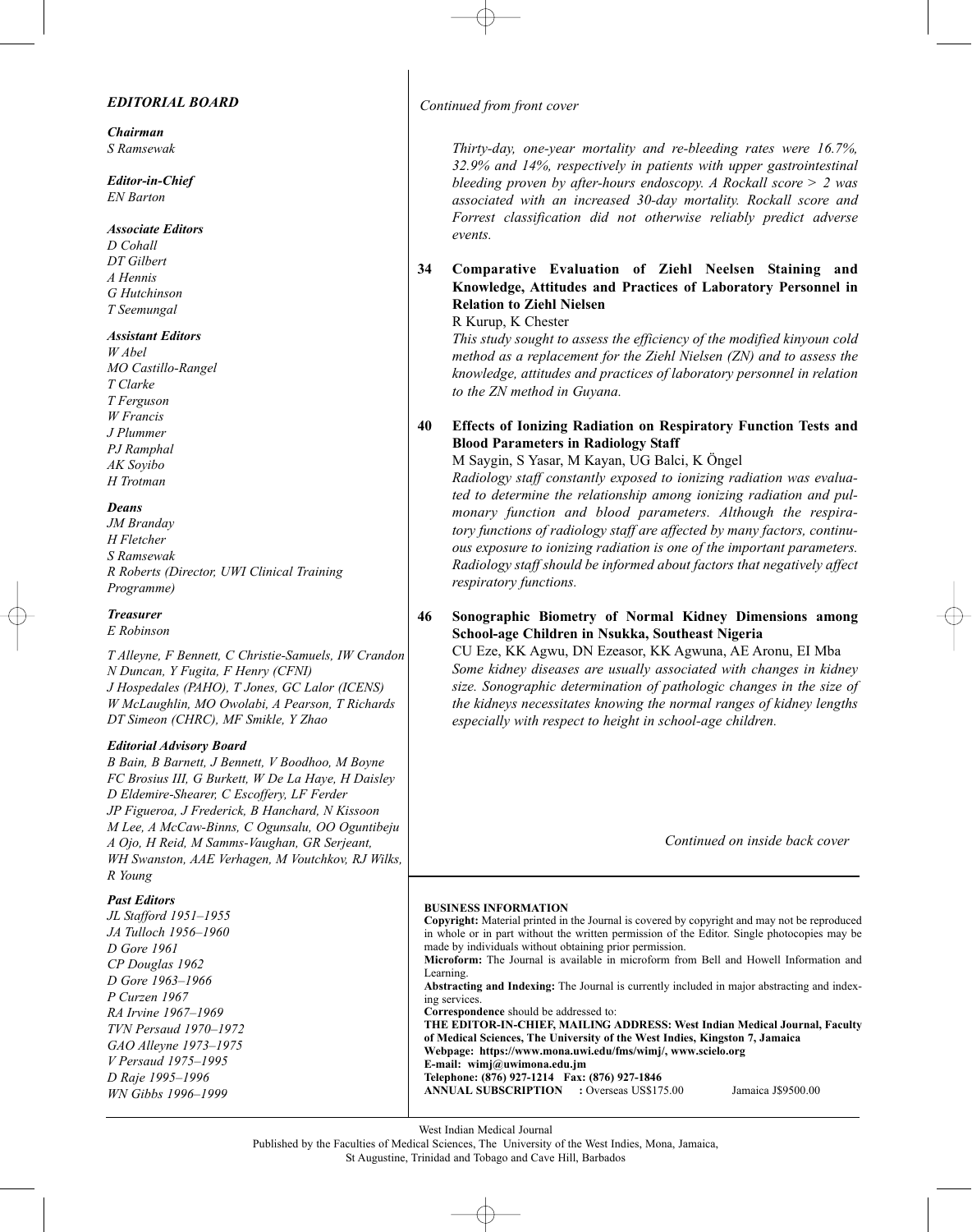# **54 Blood Use in Neurosurgical Cases at the University Hospital of the West Indies**

A Crawford-Sykes, K Ehikhametalor, I Tennant, M Scarlett, R Augier, L Williamson, G Wharfe, H Harding-Goldson

*The neurosurgical population had a low transfusion rate. Higher American Society of Anaesthesiologists physical status, low preoperative haemoglobin, a resident lead surgeon and blood loss were significant predictors of perioperative transfusions. The cross-match to transfusion ratio was high, suggesting that blood products can be better allocated.*

## **59** *Stenotrophomonas maltophilia* **Pseudo-outbreak at a University Hospital Bronchoscopy Unit in Turkey** G Ece, B Erac, MH Limoncu, A Baysak, AT Oz, KC Ceylan

*S maltophilia isolates were detected in four patients undergoing bronchoscopy during a one-week period. More attention should be paid to this microorganism as it can cause epidemics in intensive care units and operating theatres where invasive procedures take place. Appropiate disinfection procedures should be done and the staff should be contionously monitored and educated.*

# **62 The Effect of Impaired Sleep on Preterm Labour** M Dolatian, Z Mehraban, K Sadeghniat

*Early diagnosis and management may decrease the adverse outcomes associated with sleep disorder during pregnancy.*

# **68 Sustainability of a Curriculum-based Intervention on Dietary Behaviours and Physical Activity among Primary School Children in Trinidad and Tobago** SDS Nichols, MP Francis, N Dalrymple

*We investigated the long-term effect of a brief schoolbased curriculum intervention on dietary behaviours and physical activity among primary school children. The intervention was associated with significantly lower intakes of fried foods and sodas and higher knowledge scores 18 months later.*

# **78 Effect of Integrated Yoga Module on Selected Psychological Variables among Women with Anxiety Problem**

S Parthasarathy, K Jaiganesh, Duraisamy

*The practice of asanas, relaxation and pranayama decreased anxiety in women but the practice of yoga as an integrated yoga module significantly improved anxiety scores without any ill effects in young women with proven anxiety.*

**81 St George's University's Medical Student Research Institute: A Novel, Virtual Programme for Medical Research Collaboration**

RS Chamberlain, Z Klaassen, MC Meadows, S Weitzman, M Loukas

*Medical student research involvement has evolved to be a core component of medical education. In 2009, the St George's University's Medical Student Research Institute was designed to encourage, support, facilitate and centralize medical student research.*

### **VIEWPOINT**

### **88 The Land and Seed Traditional Theory of Health** J Jainarinesingh

*This research paper deals with the body's built-in mechanisms to ward off cancer. It also attempts to highlight the use of carefully selected foods that will protect against the ravages of cancer.*

### **90 Herbs that Ensure Good Health and Longevity** J Jainarinesingh

*This paper gives a helpful insight into herbal medicine and its importance in disease management. Indeed, modern (allopathic) medicine can no longer doubt the vast benefits of most tested herbs per their growing relevance to both medicine and surgery.*

## **92 A "Believe It or Not" Episode of Medical Conquests by the Indigenous Peoples of South America and the African Descendants Domiciled Mainly in Tobago** J Jainarinesingh

*This paper provides insight into medicinal/botanical cures and the management of diabetes mellitus among the 'Warao' and 'Guajiro' indigenous Indians of Venezuela. Mention is also made of traditional and holistic practices among the East Indian population of Trinidad and Tobago. All of the above is based on age-old customs, traditions, beliefs and practices of these people in the field of traditional/complementary medicine.*

#### **CASE REPORTS**

- **94 Nontyphoidal** *Salmonella* **Urinary Tract Infection in a Case of Hyperparathyroidism and Nephrocalcinosis** C-P Chen, Z-Y Shi, C-H Chen, W-M Chen, Y-H Lin, C-A Tsai , S-P Lin, S-R Huang, P-Y Liu
- **98 Laparoscopic Excision of a Renal Subcapsular Abscess Presenting as a Subcapsular Haematoma** JS Shim, SM Jeong, H Choi, TI Noh, JH Pyun, HK Kim, JY Park, JH Bae, JH Kim
- **101 Whipple's Disease in an Afro-Caribbean National** DO Whittle, NP Williams, AM Nicholson, K King-Robinson, R Kirsch, R Riddell, T Mazzulli, MG Lee
- **105 Hypercalcaemia Secondary to Hypervitaminosis A in a Patient with Chronic Renal Failure** D Hammoud, B El Haddad, J Abdallah